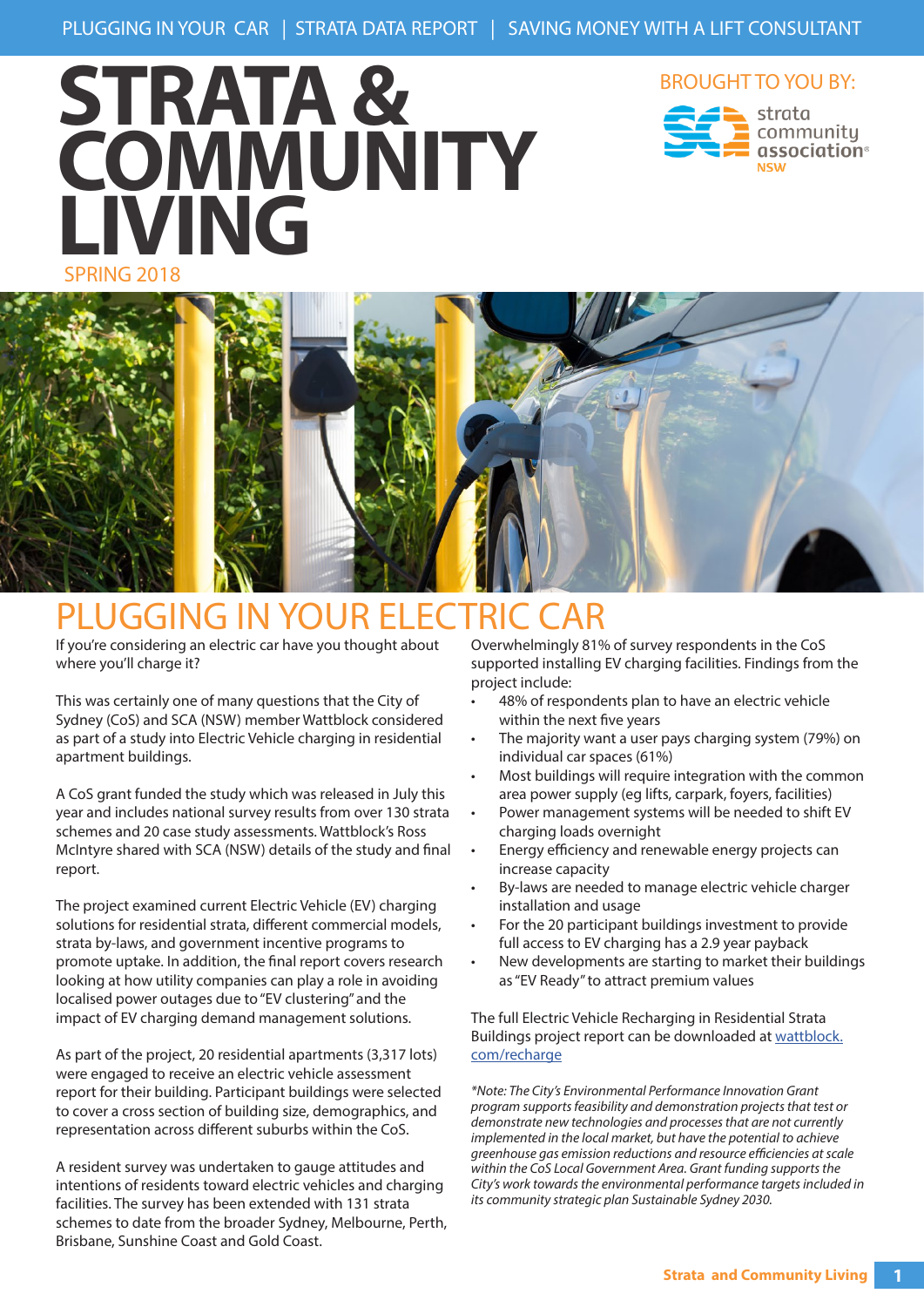

### **WHO LIVES IN APARTMENTS?**

In NSW, about 15% of the population live in apartments

### **1,129,464** apartment residents

### **7,564,945** all NSW residents

## National Strata Data Report

During the 2018 Strata Community Association (SCA) National Annual Convention in Hobart in June, the landmark National Strata Data Report was launched providing a national snapshot of strata across Australia as well as an impressive state-by-state breakdown.

This report, the first of its kind, was coordinated by the University of NSW City Futures Research Centre, led by Dr Hazel Easthope and commissioned by SCA National.

Collating figures from the ABS, strata companies and government agencies, the report includes demographics, lot numbers, scheme numbers, estimated strata-titled property value, and employment figures.

This data will then be shared with government and provides previously unavailable information that can be used to shape policy and influence regulatory frameworks.

NSW statistics are as follows:

- 75,565 residential schemes
- 4,099 non-residential schemes
- 819,490 residential lots
- 70,140 non-residential lots
- 889,630 total lots
- 62 percent of schemes were registered before 2000
- 15 percent of the state's population lives in apartments
- 48 percent of all apartment residents are aged 20-39 years
- Total insured value of all schemes in NSW – \$366,464,778,788

the strata industry is in Australia. The total number of strata schemes in the country is 316, 227 with over 2.5 million individual lots.

The staggering statistic that came from the report were the economic benefits that strata schemes provide. At the time of the report, there were 4303 full time strata managers across Australia and 5027 other direct employees. There were 441,532 professional services such as lawyers, valuers and insurers involved in the national strata industry and the combined value of those services was nearly \$1 billion. Callout jobs for trades such as gardeners, plumbers and electricians totalled over 3 million call outs and staggeringly the value of callout jobs across the country was in excess of \$5 billion.

In all, the total insured value of strata schemes in Australia comes to just under \$1 trillion.

The data contained in the report gives a fascinating insight that has never before been provided, either within the industry or externally, and shows the impact that the strata community has on the nation and our economy.

To read more of the report go to https:// cityfutures.be.unsw.edu.au/ and click on the publications tab.

The national statistics emphasise how large

## NUMBER OF STRATA SCHEMES  $\mathbb{H}$  LOTS\*

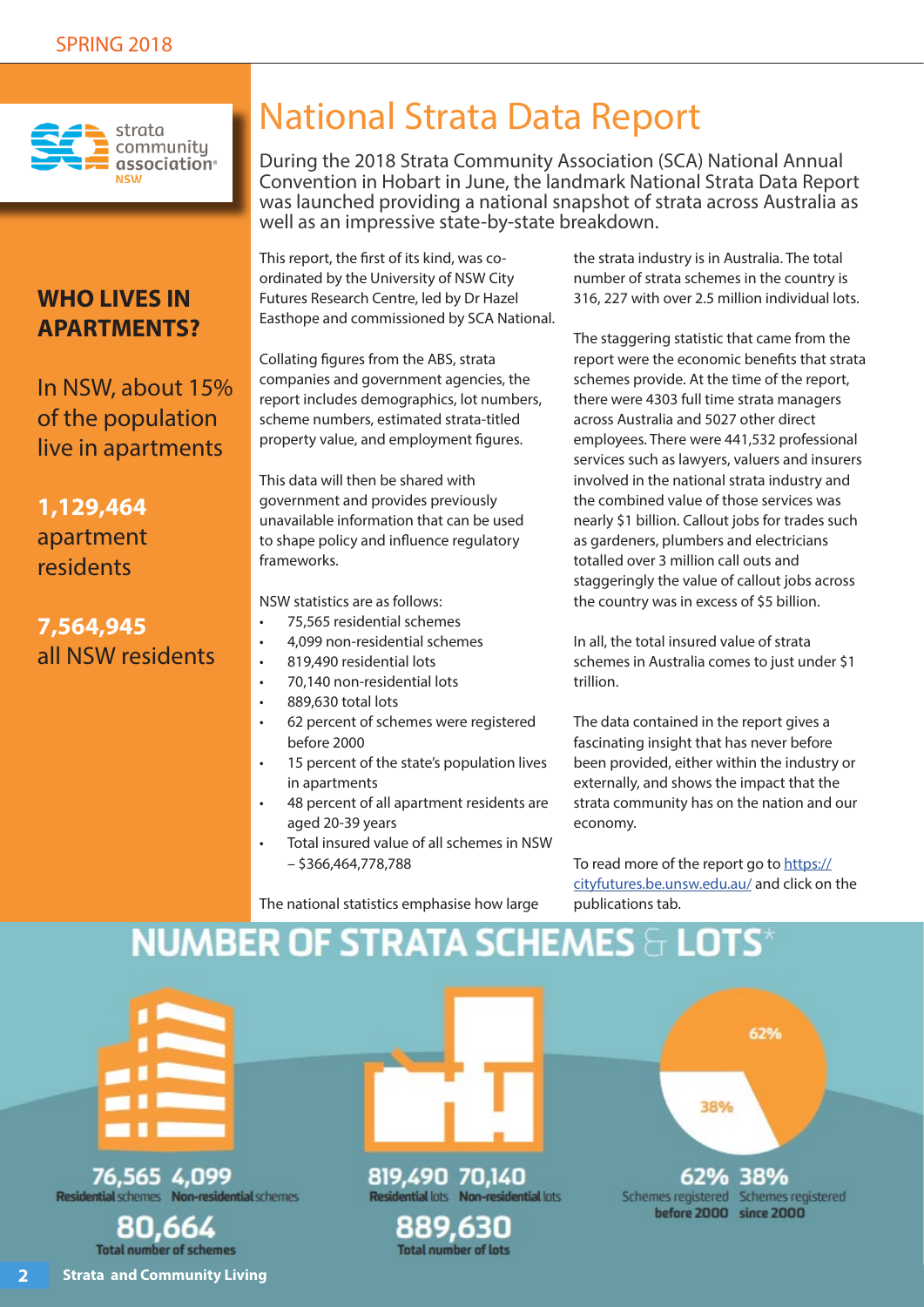

# **Saving money with a lift consultant**

**Did you know that you could be saving money for your building by hiring a lift consultant?**

Buildings can sometimes seem like bottomless pits of money for strata schemes, particularly buildings with lifts. But that is where a lift consultant can come in. Yes a consultant will cost money initially, but the investment made will save the strata scheme money, and more often than not the savings will appear quickly.

Fortunately for us, we have SCA (NSW) member experts such as Equity Elevator Consultants who can provide practical tips and hints. Read on to find out how:

#### **Here's how:**

#### **1. Reduced service costs**

Lift service agreements automatically increase on an annual basis. If your building's lift service agreement has been in place more than three years, it is probably now well above market value. By building and developing relationships with lift companies, consultants can generally negotiate better rates and better terms. These negotiations can reduce annual costs significantly, and often by more than 50%.

### **2. Improved preventative maintenance impacting safety and reliability**

Lifts are designed "fail safe" but if you're finding that yours breaks down more than a few times a year then the maintenance is clearly not up to scratch. Lift consultants can provide service audits to identify what needs fixing and in

what order they should be fixed. Consultants can utilise their relationships and influence to ensure that the lift company in question replaces worn or faulty parts at their cost, not the buildings.

### **3. Saving time**

An old or faulty lift generates an avalanche of tiresome phone calls and complicated email trails. If a lift needs repairing, upgrading or even replacing, a lift consultant takes the burden off you by communicating directly with the Owners' Corporation, specifying what needs to be done, organising trade and supply tenders and ultimately supervising the work to be carried out.

#### **4. Enhancing Property Value**

A shabby looking and unreliable lift can significantly pull down the value of a property and can be a huge safety risk too. A professional assessment of your lift by a qualified lift consultant will reveal if proper preventative maintenance is being carried out as required or if an upgrade may be necessary. The general rule of thumb is that for every dollar invested in a lift will return two dollars in a property's value.

As you can see, lift consultants can save money and add value and engaging one for your building could be a very good investment.

 To find a consultant, search through our SCA (NSW) Strata Services Directory which is located on the website. There you'll find SCA (NSW) members who can deliver a range of services specifically for the strata sector.